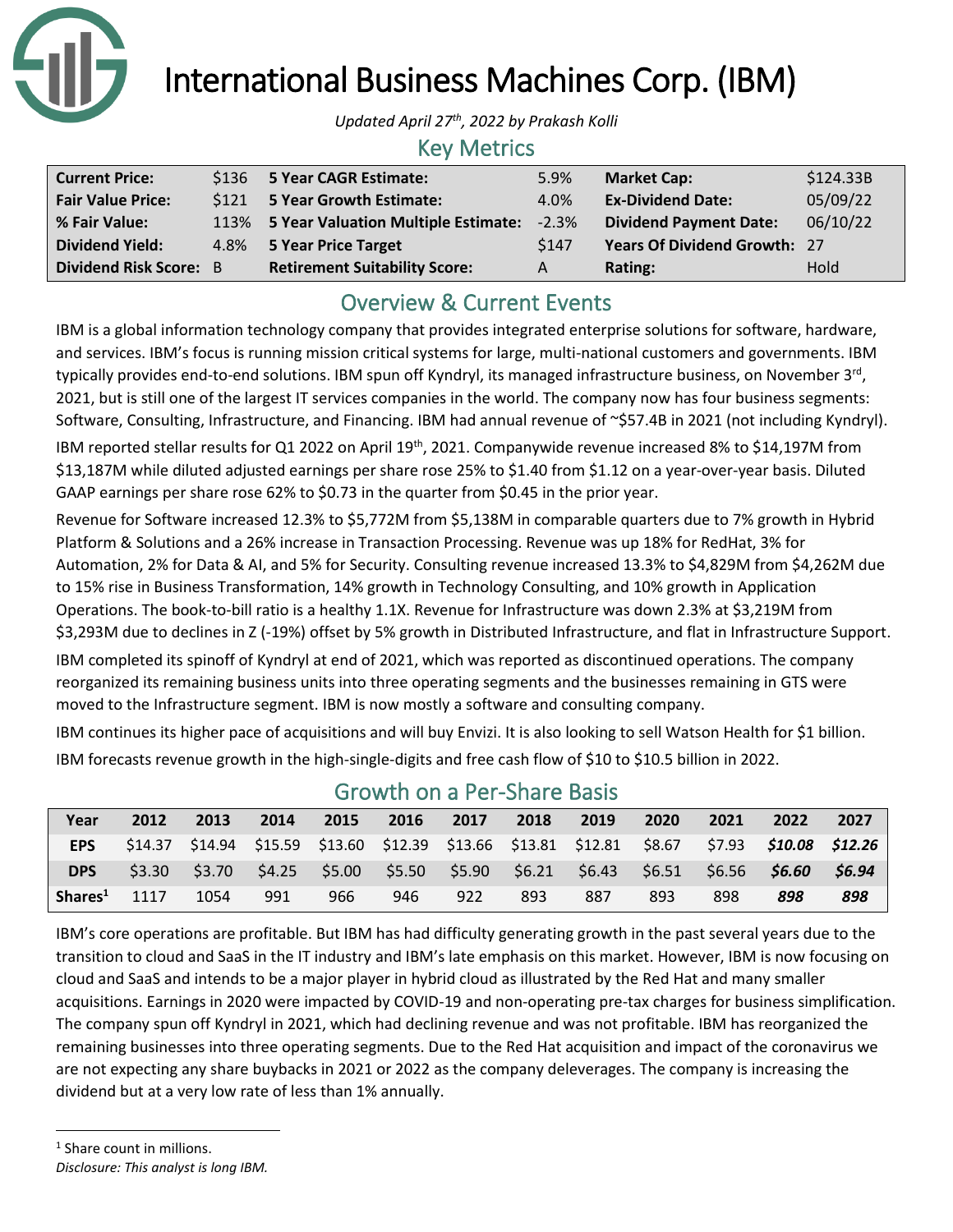

# International Business Machines Corp. (IBM)

#### Valuation Analysis

| Year                                                                 | 2012 | 2013 |  | 2014 2015 2016 2017 2018 2019 |  | 2020 | 2021 | <b>Now</b>      | 2027 |
|----------------------------------------------------------------------|------|------|--|-------------------------------|--|------|------|-----------------|------|
| Avg. P/E 13.7 13.0 11.7 11.4 12.1 11.6 10.4 11.2 14.4 13.4 13.5 12.0 |      |      |  |                               |  |      |      |                 |      |
| Avg. Yld. 1.7% 1.9% 2.3% 3.2% 3.7% 3.7% 5.8% 4.5% 5.2% 4.9%          |      |      |  |                               |  |      |      | $4.8\%$ $4.7\%$ |      |

IBM's stock price is up slightly since our last report after the Kyndryl spin off and another excellent quarter. Our fair value estimate is \$121 using a fair value multiple of 12X. We increased the multiple due to rising software revenue. Our five-year price target is now \$147 share. The current dividend yield is still well above the market average.

## Safety, Quality, Competitive Advantage, & Recession Resiliency

| Year                                                          | 2012 2013 2014 2015 2016 2017 2018 2019 2020 2021 2021 2027 |  |  |  |  |  |
|---------------------------------------------------------------|-------------------------------------------------------------|--|--|--|--|--|
| Payout 23% 25% 27% 37% 44% 43% 45% 50% 75% 83% <b>65% 57%</b> |                                                             |  |  |  |  |  |

IBM's competitive strength is its brand, entrenched customer relations and extensive patent portfolio. IBM is also the market leader in mainframe computers where it has 90% of the market and little competition. IBM is a different company after the Kyndryl spin off, but it should still be recession resistant. The nature of mission critical IT enterprise systems and software makes this unlikely to change in the near future. IBM has a leading position in networking, global cellular connections, credit card transaction processing, airlines, banks, hotels, retail, etc. However, the company does face risks in that many of its competitors have emphasized the cloud earlier and are growing faster.

IBM is deleveraging after increasing debt for acquiring Red Hat. IBM divides its debt into core debt and financing debt. Debt is down ~\$21B+ since the acquisition and core debt is now \$42.1B and is offset by \$10.8B in cash, equivalents, and securities. Global Financing debt is \$12.2B and it is decreasing due to winding down of OEM financing.

## Final Thoughts & Recommendation

At present we are forecasting a 5.9% annualized total return for the next five years from a dividend yield of 4.8%, 4% EPS growth, and (-2.3%) from P/E contraction. Kyndryl was spun off at end of 2021 and IBM is now primarily a software and consulting company focusing on the hybrid cloud. IBM should benefit moving forward as software sales are higher margin, and Kyndryl had declining revenue. At the current price, we rate this stock a hold.



## Total Return Breakdown by Year

[Click here to rate and review this research report. Your feedback is important to us.](https://suredividend.typeform.com/to/cs7Wce)

*Disclosure: This analyst is long IBM.*

*Updated April 27th, 2022 by Prakash Kolli*